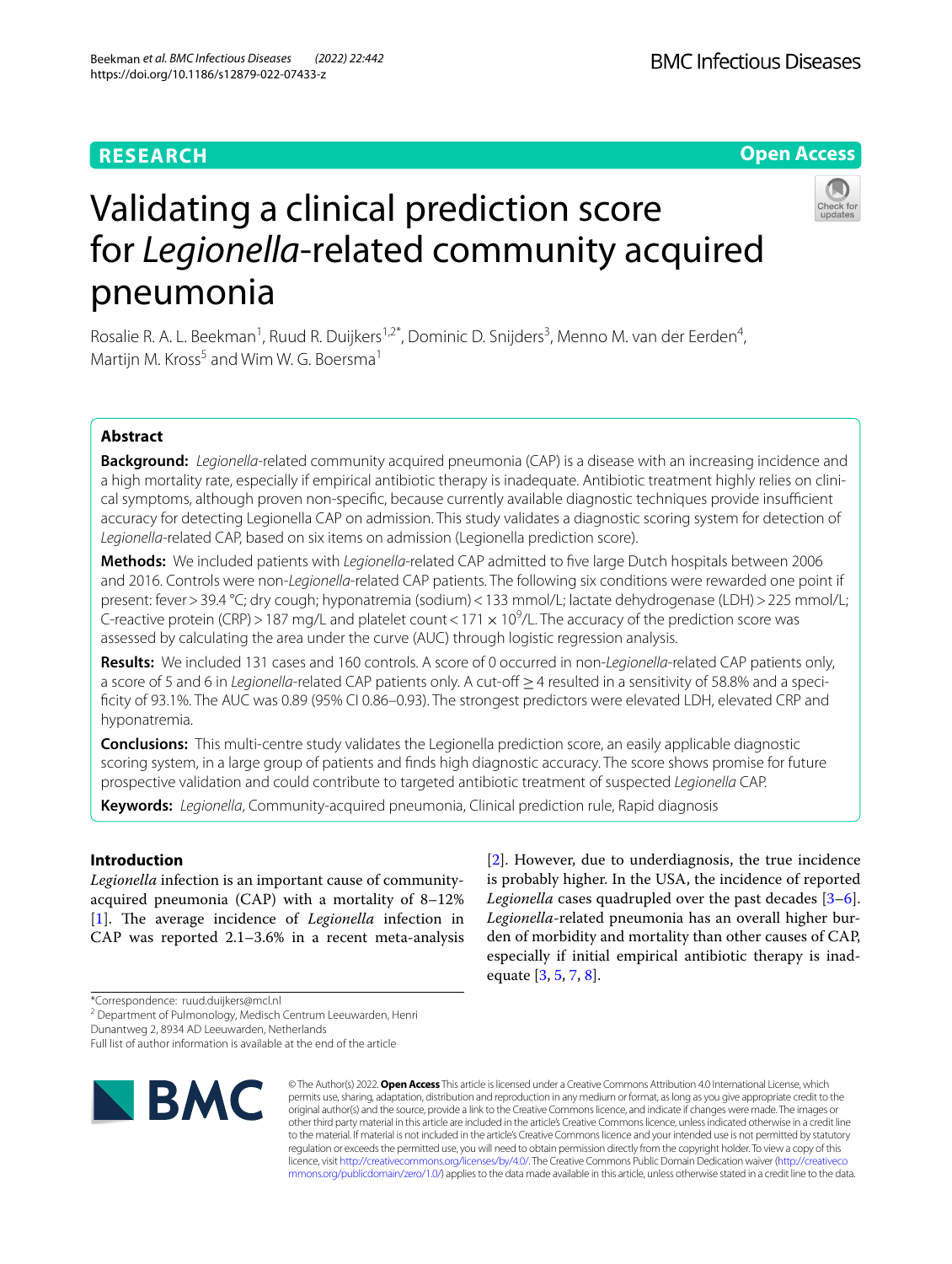Diagnosis of *Legionella-related* CAP is difficult, because culturing *Legionella* from sputum and blood takes 3 to 10 days and has a low yield. The introduction of the urinary antigen test (UAT) for *Legionella pneumophila* improved diagnosis, especially in severe cases. However, the UAT can be negative in the early phase of the disease, especially in patients with mild disease. UAT detects only *Legionella pneumophila* serogroup 1 antigens, accounting for more than 80% of *Legionella* cases [[9–](#page-7-7)[11\]](#page-7-8). Over the last years several other subspecies of *Legionella* have been associated with signifcant clinical disease, especially *Legionella longbeachae* which is predominantly found in Australia, New Zealand and Asia, but recently has been detected in both USA and Europe [[12–](#page-7-9)[14](#page-7-10)].

To prevent overuse of macrolides and quinolones, international guidelines recommend empirical antibiotic coverage of *Legionella* only when this infection is suspected based on clinical signs and symptoms, or in patients with severe CAP. Clinical scoring systems were developed to predict *Legionella*-related pneumonia, but most have limited clinical signifcance because of low accuracy or the need to include follow-up data over several days  $[15-17]$  $[15-17]$  $[15-17]$ . As a result initial empirical coverage may be inadequate [[18](#page-7-13)[–20](#page-7-14)].

Fiumefreddo et al. [[21\]](#page-7-15) developed a diagnostic scoring system consisting of 6 items which are easily obtainable on admission, namely fever, dry cough, hyponatremia, elevated lactate dehydrogenase (LDH) and elevated C-reactive protein (CRP), further called: Legionella prediction score. In the derivation cohort, the diagnostic accuracy of the score was high, with an area under the curve (AUC) of 0.86 (95% confdence interval (CI) 0.81– 0.90) [[21\]](#page-7-15). In a previous validation study with 37 cases, the Legionella prediction score discriminated reasonably well between *Legionella*-related CAP and CAP caused by other pathogens (specifcity 92% and sensitivity 31% at cut off  $\geq$  4, area under the curve 0.91) [[22](#page-7-16)].

In theory this prediction score could be a useful clinical tool to limit antibiotic overuse in selected patients, especially in cases that are not detected by UAT, due to a false-negative result, when UAT takes too long or it has not been performed. Therefore, we evaluated the performance of this score through external validation in a large, Dutch cohort of hospital-admitted patients with *Legionella*-related CAP.

#### **Methods**

#### **Patients and materials**

In this cross-sectional, observational, retrospective study, data was collected from four large teaching hospitals and one University hospital in the Netherlands. A list of all patients tested positive with *Legionella* species between 2006 and 2016 was provided by the departments of microbiology. Medical records of all patients were reviewed and data was collected anonymously. Cases had at least one microbiological test positive for *Legionella* species, either culture, serology, PCR or UAT and consolidation(s) of the chest X-ray. UATs were performed with the BinaxNOW *S. pneumoniae* Antigen Card (Abbott). Our control group consisted of non-*Legionella* CAP-patients who required hospital admission, through random selection of participants from the REDUCE study, which was conducted in one of the previously mentioned teaching hospitals from 2013–2017 (full study protocol available via clinicaltrials.gov, NCT01964495). All patients included in the study had at least one consolidation on the chest X-ray together with clinical signs and symptoms indicative for CAP. Other inclusion criteria were a (pre-event) life expectancy of minimum 30 days and granted informed consent. Patients were excluded if they were pregnant or breastfeeding, if they had immunodefciency (known immunodefciency or receiving corticosteroids equivalent to 10 mg prednisolone per day), cancer, in case of obstruction, aspiration or hospital acquired pneumonia and if they were unable or unlikely to comprehend and follow the REDUCE protocol. Patients were included in the analysis if the items needed to calculate the Legionella prediction score were present. When available, causative pathogens for non-*Legionella* CAP were reported. Causative pathogens were defned as pathogens known to cause CAP, that were isolated from blood cultures, sputum cultures of good quality sputum (predominant leukocytes without squamous epithelial cells), urinary antigen tests and/or PCR. We retrospectively collected data from patient fles which were anonymized for our study before processing the data. Therefore, in accordance to the current guidelines at that time in the Netherlands, informed consent was not required, neither was approval by a local ethics committee. This conforms to the Law regarding Medical Research involving human subjects in the Netherlands.

#### **Data and Legionella prediction score**

The collected data included vital parameters, clinical signs, laboratory fndings, relevant comorbidities, smoking history and CURB-65 score. All data was obtained during the emergency care department visit (further called: on admission). The Legionella prediction score, ranging from 0–6, was calculated. For the six following conditions, if present, one point was scored: fever > 39.4 °C; dry cough; hyponatremia (sodium)<133 mmol/L; LDH>225 mmol/L; high  $CRP > 187$  mg/L and low platelet count <  $171 \times 10^9$ /L [\[21](#page-7-15)].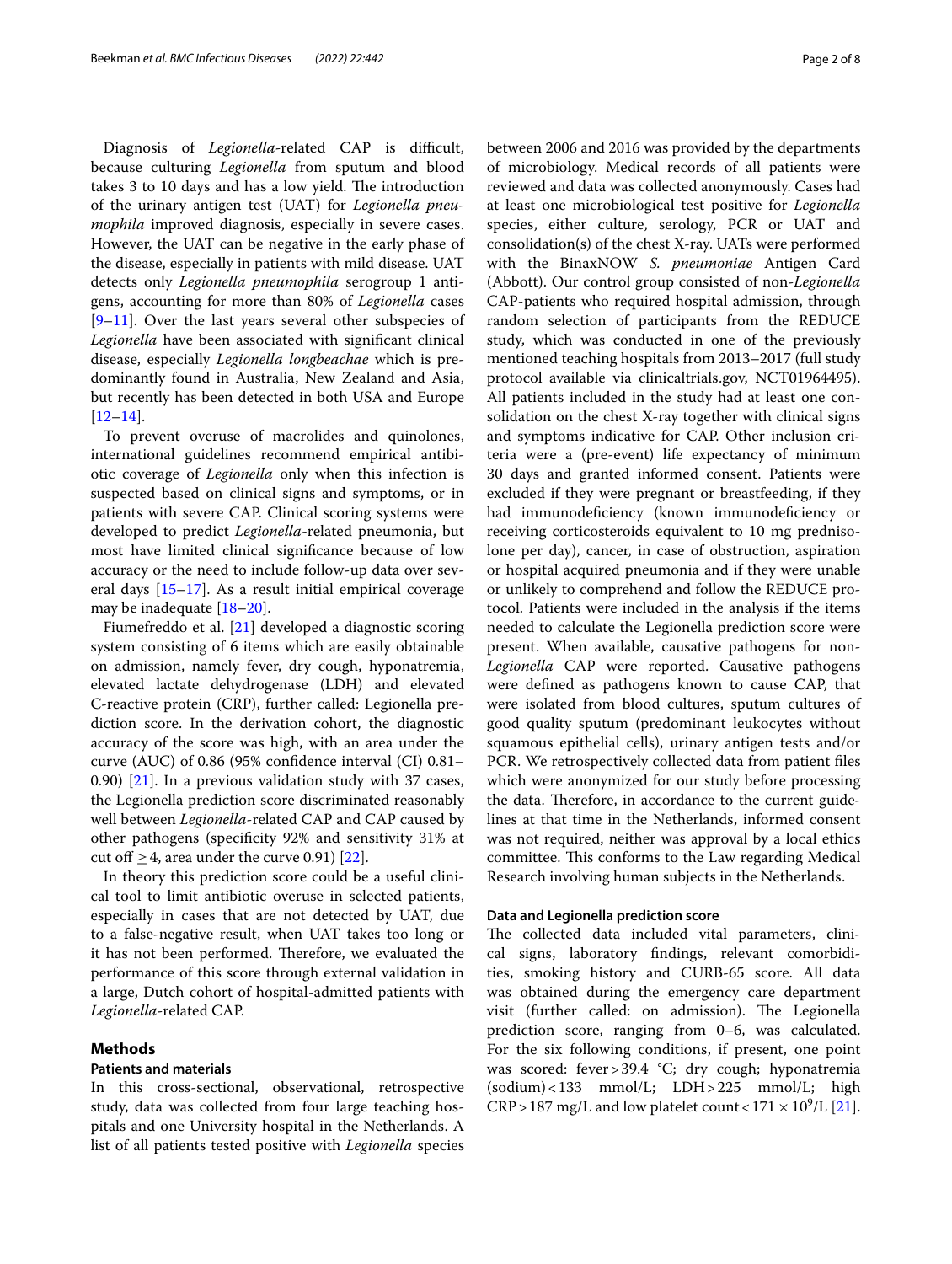### **Outcomes**

The primary outcome was the diagnostic accuracy of the Legionella prediction score for *Legionella*-related CAP. Furthermore, we assessed the predictive value of the original, continuous parameters and the proposed cut-of points, both univariate and multivariate.

#### **Statistical analysis**

According to Toll et al., for validation of a prediction rule with a dichotomous outcomes, at least 100 cases and 100 controls are needed [\[23](#page-7-17)]. We estimated that a random selection of 185 REDUCE participants would provide sufficient controls. Patient characteristics were assessed for normal distribution with the Kolmogorov–Smirnov test. Either mean, standard deviation and Chi-square test or median, percentiles and Mann– Whitney-U test were reported.

Continuous parameters were analysed in a logistic regression model that was performed for each individual parameter and for all parameters combined. Thereafter, parameters were dichotomized in the categories used in the prediction score. Univariate and multivariate logistic regression was repeated with these dichotomized parameters.

For each regression, the *b*-coefficient, the odds ratio, AUC and *p* were calculated. A *p*-value < 0.05 was considered signifcant. Sensitivity, specifcity, positive and negative predictive values were calculated for scores 0–6 of the prediction score.

To further assess accuracy, chi-square, the loglikelihood ratio and Nagelkerke square were calculated. IBM SPSS Statistics version 25.0 was used for all analyses.

## **Results**

We identifed 252 patients with *Legionella-*related CAP and 185 patients with non-*Legionella* related CAP. Of 252 patients with *Legionella*, 131 had complete data and were included. Of non-*Legionella* patients, 160 were included as controls (Fig. [1\)](#page-2-0). Baseline characteristics are summarized in Table [1](#page-3-0). Patients with *Legionella* were often male, relatively younger, had less comorbidities (such as COPD and cancer), but were more frequently active smokers. Of cases, 126 (96%) were confrmed by UAT and 29 (22%) were confrmed by sputum PCR or culture. In the control group, the most frequently detected pathogens were *Streptococcus pneumoniae* (18.8%), *Staphylococcus aureus* (10.1%) and *Haemophilus infuenzae* (8.1%). A further specifcation of pathogens in the control group is available in Table [2](#page-4-0).

In univariate regression of the original values (Table [3](#page-4-1)), all six predictors were signifcantly associated with Legionella-related CAP. The strongest predictors were sodium, CRP and LDH levels (AUC respectively 0.76, 0.80 and 0.93). In multivariate regression, this association persisted for all parameters except for dry cough. The AUC of the multivariate model of these variables was 0.96 (95% CI 0.94–0.98).

In Table [4](#page-4-2) all variables were expressed as dichotomous parameters. In univariate analysis again, all

<span id="page-2-0"></span>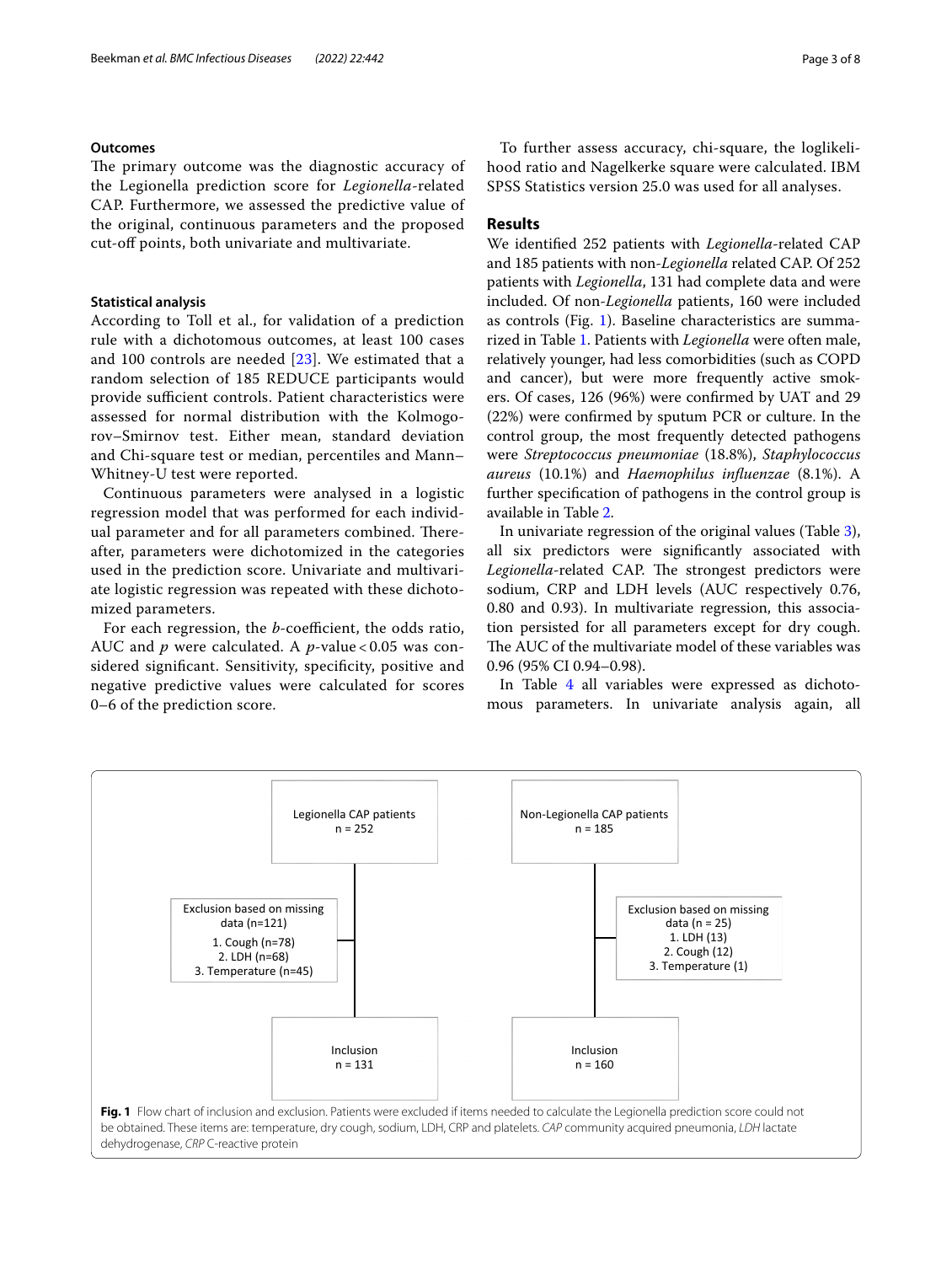#### <span id="page-3-0"></span>**Table 1** Patient characteristics

|                                          | Legionella CAP<br>$n = 131$ | Non-Legionella CAP<br>$n = 160$ | p       |
|------------------------------------------|-----------------------------|---------------------------------|---------|
| Male, n (%)                              | 88 (67.2)                   | 89 (55.6)                       | 0.037   |
| Age [years], median (IQR)                | 63.4 (56.2-70.3)            | 72.2 (64.7-81.4)                | < 0.001 |
| Current smoker, n (%)                    | 43 (53.8)                   | 29 (20.1)                       | < 0.001 |
| Comorbidities, n (%)                     |                             |                                 |         |
| COPD                                     | 11(8.4)                     | 47 (29.4)                       | < 0.001 |
| Congestive heart failure                 | 11(8.4)                     | 21(13.1)                        | 0.22    |
| Neurologic disease                       | 15(11.5)                    | 37(23.1)                        | 0.012   |
| Cancer                                   | 8(6.1)                      | 33 (20.6)                       | < 0.001 |
| Renal disease                            | 4(3.1)                      | 15(9.4)                         | 0.033   |
| Liver disease                            | 4(3.1)                      | 2(1.3)                          | 0.271   |
| Symptoms, n (%)                          |                             |                                 |         |
| Dyspnea                                  | 79 (68.7)                   | 124 (83.8)                      | 0.005   |
| Dry cough                                | 77 (58.8)                   | 50(31.3)                        | < 0.001 |
| Headache                                 | 31 (66.0)                   | 14(32.6)                        | < 0.001 |
| Muscle or joint pain                     | 37 (64.9)                   | 25 (51.0)                       | 0.143   |
| Nausea                                   | 36 (52.9)                   | 28 (48.3)                       | 0.538   |
| Vomiting                                 | 28 (41.8)                   | 20 (37.0)                       | 0.686   |
| Diarrhea                                 | 42 (53.2)                   | 13(15.5)                        | < 0.001 |
| Confusion                                | 24 (18.3)                   | 32 (20.0)                       | 0.718   |
| Physical findings, median (IQR)          |                             |                                 |         |
| Heart frequency [BPM]                    | $100(82 - 112)$             | $96(83 - 111)$                  | 0.635   |
| Systolic blood pressure (mmHg)           | 130 (118-145)               | 135.5 (119-151)                 | 0.139   |
| Diastolic blood pressure (mmHg)          | $73(65 - 81)$               | 75.5 (67-83)                    | 0.111   |
| Body temperature (°C)                    | 39(37.8-39.7)               | 38.4 (37.5 - 39.1)              | 0.002   |
| CURB-65 [score 0-5], median (IQR)        | $1(0-2)$                    | $2(1-2)$                        | 0.016   |
| Previous antibiotic treatment, n (%)     | 39 (33.6)                   | 42 (26.8)                       | 0.226   |
| Laboratory findings, median (IQR)        |                             |                                 |         |
| Urea (mmol/L)                            | $7.1 (5.5 - 11.4)$          | $7.2(5.0-9.1)$                  | 0.333   |
| Creatinine (mc mol/L)                    | 101 (80-131)                | 88 (66-108)                     | < 0.001 |
| Sodium (mmol/L)                          | 132 (129-135)               | 136 (133-138)                   | < 0.001 |
| Potassium (mmol/L)                       | $3.9(3.5-4.2)$              | $3.9(3.6-4.3)$                  | 0.186   |
| Bilirubin (µmol/L)                       | $12(8-19)$                  | $13(8-16)$                      | 0.628   |
| ASAT (IU/L)                              | 49 (33-103)                 | $26(19-35)$                     | < 0.001 |
| ALAT (IU/L)                              | $36(24-67)$                 | $19(13-29)$                     | < 0.001 |
| LDH (IU/L)                               | 465 (324-609)               | 198 (168-238)                   | < 0.001 |
| AP (IU/L)                                | 79 (69-115)                 | $82(67 - 113)$                  | 0.242   |
| GGT (IU/L)                               | 47 (30-79)                  | $37(24-67)$                     | 0.034   |
| C-reactive protein (mg/L)                | 317 (244-390)               | 162 (77-260)                    | < 0.001 |
| Hemoglobin (mmol/L)                      | $8.3(7.8-9.1)$              | $8.1(7.3-8.9)$                  | 0.067   |
| Platelets ( $\times$ 10 <sup>9</sup> /L) | 204 (156-249)               | 221 (179-293)                   | 0.002   |
| White blood cell count $(x 10^9/L)$      | $13(10-17)$                 | $13(10-18)$                     | 0.377   |

*CAP* community acquired pneumonia, *IQR* interquartile range, *BPM* beats per minute, *ASAT* aspartate transaminase, *ALAT* alanine transaminase, *LDH* lactate dehydrogenase, *AP* alkaline phosphatase, *GGT* gamma-glutamyltransferase

predictive values were statistically significant. The strongest predictors were hyponatremia<133 mmol/L, elevated CRP>187 mg/L and elevated LDH>225 mmol/L (AUC respectively 0.71, 0.75 and 0.81). In the multivariate model, dry cough was a signifcant predictor. Fever above 39.4 °C and platelets below  $171 \times 10^9$ /L were not significant predictors. The AUC of the complete dichotomic multivariate model was 0.89 (95% CI 0.86–0.93).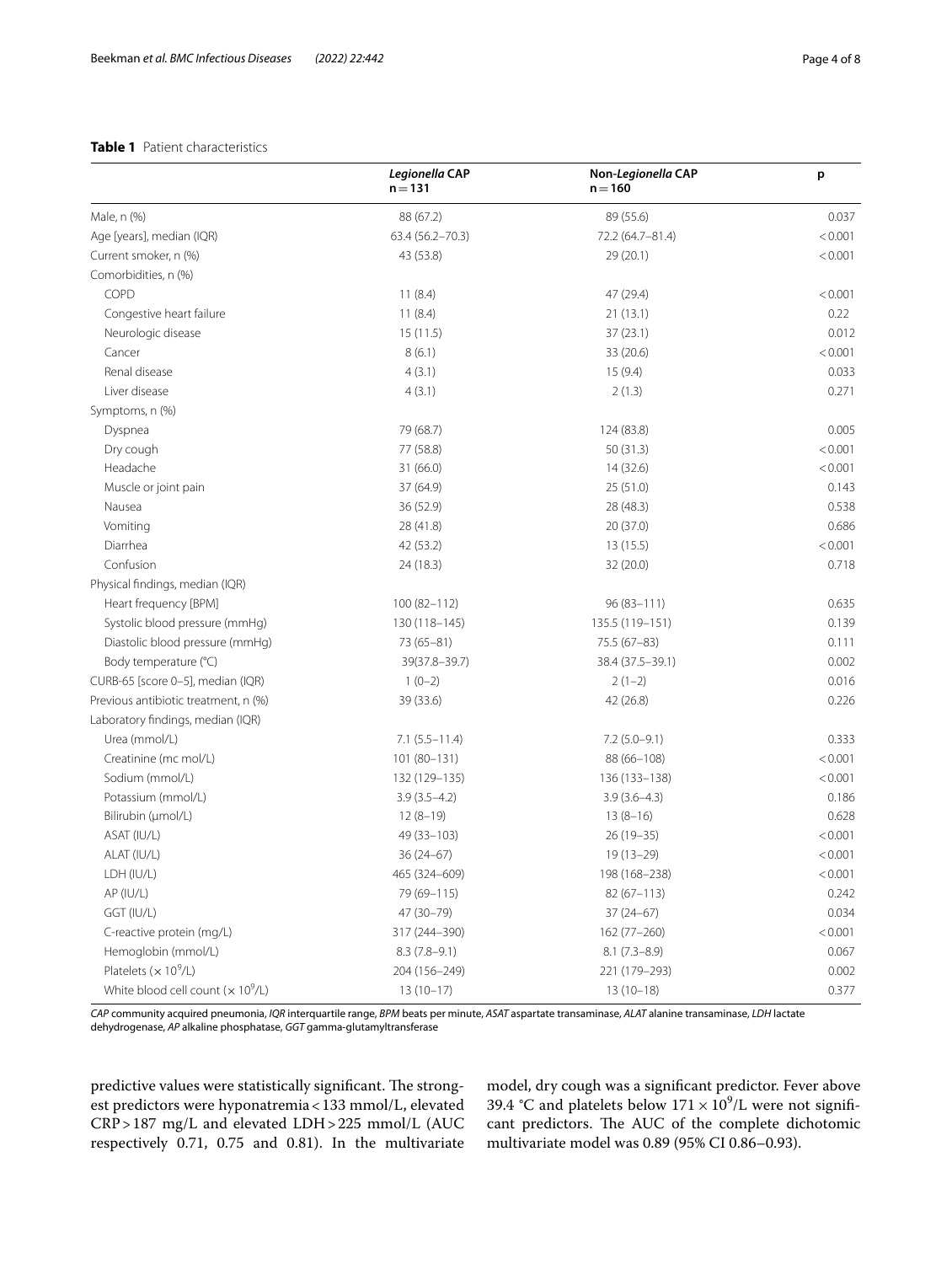<span id="page-4-0"></span>**Table 2** Pathogens detected in participants with non-Legionella community acquired pneumonia

| Pathogen          | n              | (%)    |
|-------------------|----------------|--------|
| S. pneumoniae     | 30             | (18.8) |
| S. aureus         | 16             | (10.0) |
| H. influenzae     | 13             | (8.1)  |
| Influenza A Virus | 11             | (6.9)  |
| E. coli           | 9              | (5.6)  |
| M. pneumoniae     | 7              | (4.4)  |
| P. aeruginosa     | 7              | (4.4)  |
| M. catarrhalis    | 5              | (3.1)  |
| Rhinovirus        | $\overline{4}$ | (2.5)  |
| K. pneumoniae     | $\overline{4}$ | (2.5)  |
| Coronavirus       | 3              | (1.9)  |
| H. parainfluenzae | 2              | (1.3)  |
| Other             | 6              | (3.8)  |
| None              | 74             | (44.6) |

As shown in Fig. [2,](#page-5-0) a prediction score of 0 only occurred in non-*Legionella-*related CAP patients. Above, the number of cases gradually increased per score point. A prediction score of 5 or 6 points was only found in Legionella-related CAP patients (specificity 100%). The prediction score detected *Legionella* with a specifcity of

93.1% and a sensitivity of 58.8% when a cut-off  $\geq$  4 was chosen. A cut-off  $\geq$  2 resulted in a sensitivity of 98.5% and a specifcity of 50.6%. Figure [3](#page-5-1) illustrates the receiver operating characteristics curve (ROC-curve) of the individual predictors and of the prediction score.

#### **Discussion**

*Legionella-*related CAP is a disease with a high mortality rate and increasing incidence  $[1-6]$  $[1-6]$  $[1-6]$ . It requires targeted antibiotic treatment, in an era where antibiotic resistance is rising and antibiotic stewardship is important. Although clinical symptoms of *Legionella* prove non-specifc [\[15](#page-7-11)]*,* they can be a decisive factor in the treatment choice on admission [\[18](#page-7-13)[–20](#page-7-14)]. This retrospective study further validated a prediction score based on six clinical parameters, that can be applied easily on admission, and found a high accuracy with an AUC of 0.89 (95% CI 0.86– 0.93). We demonstrated that this score can potentially be used to rule-in or rule-out Legionella CAP, depending on the cut-off point chosen. Therefore, in patients presenting with mild to moderate disease symptoms, it could be applied both for early identifcation and specifc treatment of those infected with *Legionella*, in particular in cases that are not detected by UAT. The negative predictive value of the score will likely be higher in an unselected population of hospital admitted CAP patients,

<span id="page-4-1"></span>

|  |  | Table 3 Univariate and multivariate analysis of the different predictors |  |  |  |  |
|--|--|--------------------------------------------------------------------------|--|--|--|--|
|--|--|--------------------------------------------------------------------------|--|--|--|--|

|                  | Univariate analysis |                     |         |                     | Multivariate analysis |                     |         |
|------------------|---------------------|---------------------|---------|---------------------|-----------------------|---------------------|---------|
|                  | В                   | OR (95% CI)         | р       | <b>AUC (95% CI)</b> | B                     | OR (95% CI)         | р       |
| Temperature      | 0.29                | 1.33 (1.08-1.64)    | 0.007   | $0.61(0.54 - 0.67)$ | 0.508                 | $1.66(1.15 - 1.64)$ | 0.007   |
| Dry cough        | 1.14                | $3.14(1.94 - 5.08)$ | < 0.001 | $0.64(0.57-0.70)$   | 0.640                 | $1.90(0.83 - 5.08)$ | 0.128   |
| Sodium           | $-0.215$            | $0.81(0.76 - 0.86)$ | < 0.001 | $0.76(0.70 - 0.81)$ | $-0.144$              | $0.87(0.79 - 0.86)$ | 0.002   |
| LDH              | 0.016               | 1.02 (1.01-1.02)    | < 0.001 | $0.93(0.90 - 0.96)$ | 0.015                 | $1.02(1.01 - 1.02)$ | < 0.001 |
| CRP              | 0.009               | 1.01 (1.01–1.01)    | < 0.001 | $0.80(0.75 - 0.85)$ | 0.008                 | $1.01(1.00 - 1.01)$ | < 0.001 |
| <b>Platelets</b> | $-0.005$            | $0.00(0.99 - 1.00)$ | 0.002   | $0.61(0.54 - 0.67)$ | $-0.005$              | $1.00(0.99 - 1.00)$ | 0.046   |

*OR* odds ratio, *CI* confdence interval, *AUC* area under the curve, *LDH* lactate dehydrogenase, *CRP* C-reactive protein

<span id="page-4-2"></span>

|                                  | Univariate analysis |                      |         |                     | Multivariate analysis |                      |         |
|----------------------------------|---------------------|----------------------|---------|---------------------|-----------------------|----------------------|---------|
|                                  | В                   | OR (95% CI)          | р       | <b>AUC (95% CI)</b> | B                     | OR (95% CI)          | р       |
| Temperature $>$ 39.4 °C          | 0.77                | $2.17(1.24 - 3.78)$  | 0.006   | $0.57(0.50 - 0.63)$ | 0.45                  | 1.56 (0.66-3.70)     | 0.311   |
| Dry cough                        |                     | See Table 3          |         |                     | 0.82                  | $2.28(1.10 - 4.73)$  | 0.027   |
| Sodium < 133 mmol/L              | 1.84                | $6.27(3.72 - 10.58)$ | < 0.001 | $0.71(0.64 - 0.77)$ | 1.44                  | 4.24 (1.98-9.08)     | < 0.001 |
| $IDH > 225$ mmol/l               | 3.74                | 42.1 (17.4-101.7)    | < 0.001 | $0.81(0.76 - 0.86)$ | 3.42                  | 30.54 (11.3-82.4)    | < 0.001 |
| $CRP > 187$ mg/L                 | 2.64                | $14.0(7.3-26.9)$     | < 0.001 | $0.75(0.70 - 0.81)$ | 2.23                  | $9.29(4.11 - 21.03)$ | < 0.001 |
| Platelets < $171 \times 10^9$ /L | 0.56                | 1.76 (1.03–3.01)     | 0.039   | $0.55(0.49 - 0.62)$ | 0.70                  | $2.02(0.88 - 4.65)$  | 0.099   |

*OR* odds ratio, *CI* confdence interval, *AUC* area under the curve, *LDH* lactate dehydrogenase, *CRP* C-reactive protein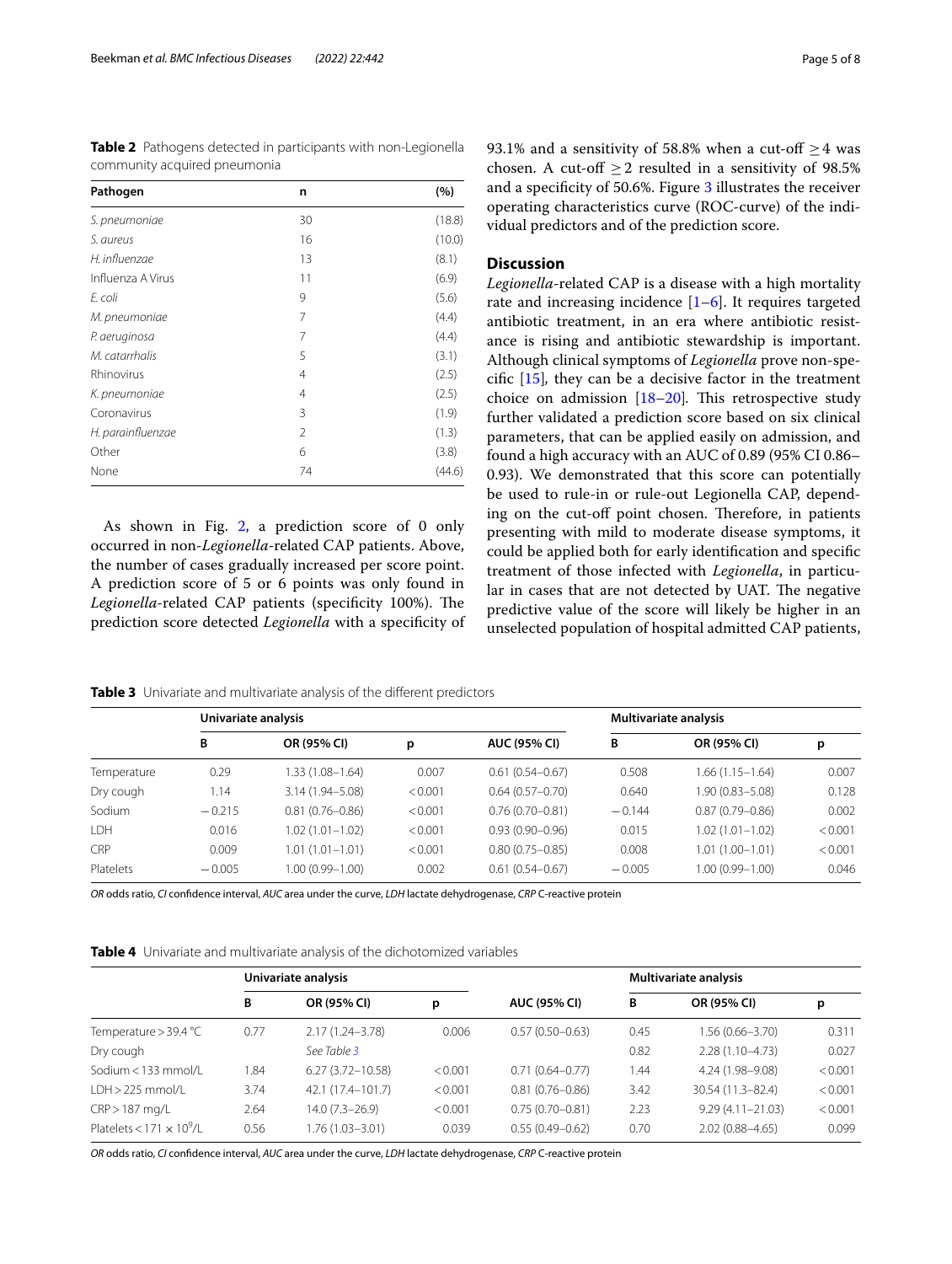

<span id="page-5-0"></span>

<span id="page-5-1"></span>*CRP* C-reactive protein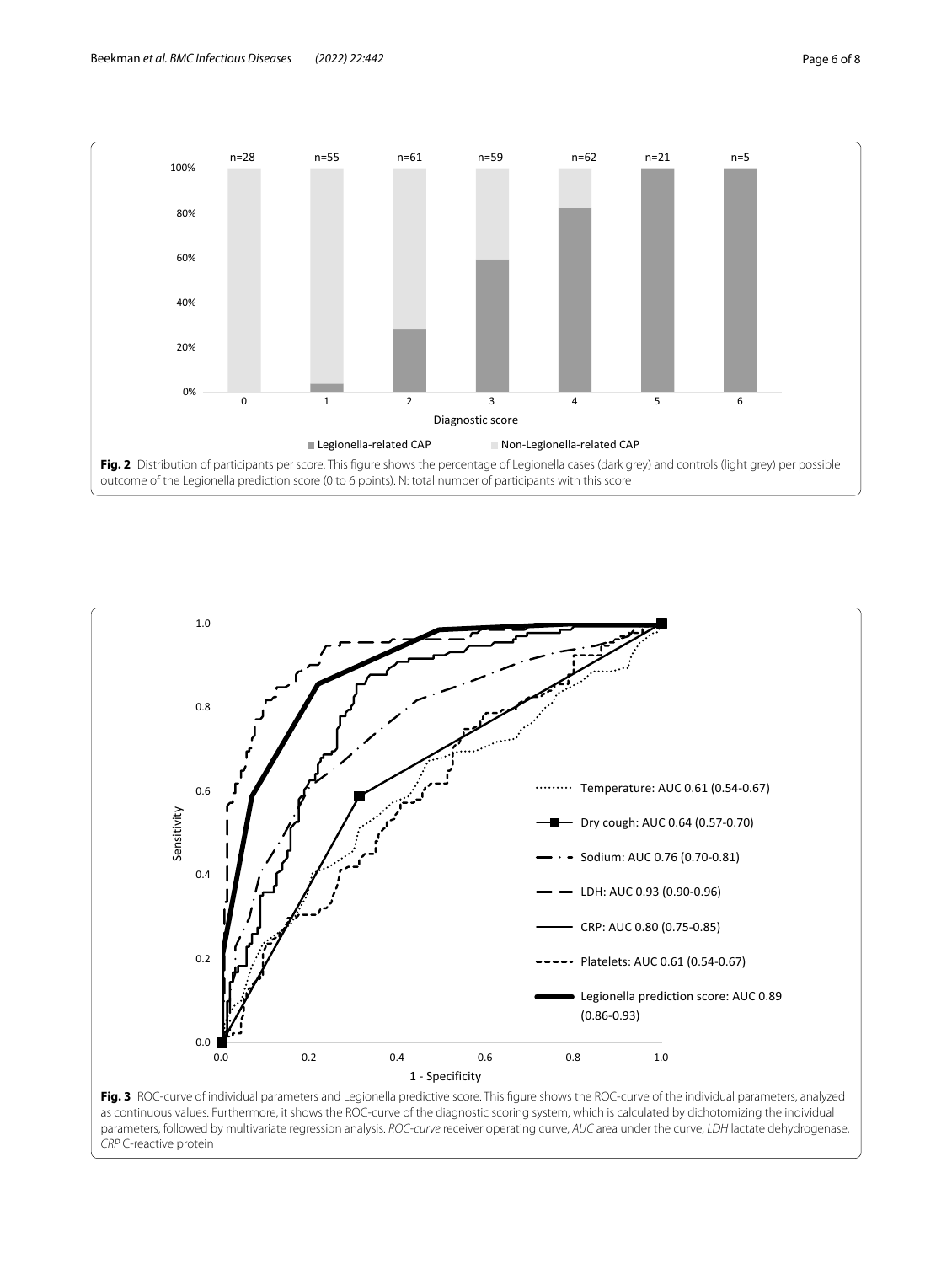since the incidence of Legionella is lower than in our population.

All predictors were associated signifcantly with the outcome. However, temperature and platelets were no signifcant predictors in the multivariate analysis after dichotomization. Assumably, this can be explained by the wide range in which these variables occurred in both patients with *Legionella* CAP and with non-*Legionella* CAP.

Our study yielded an accuracy similar to that found by a Spanish study (AUC 0.86 (95% CI 0.81–0.90)), based on 82 cases [\[21](#page-7-15)]. It was higher than in a previous multinational validation study, which found an AUC of 0.73 (95% CI 0.65–0.81) [ $22$ ]. This difference can be explained by a smaller sample size (37 cases). Baseline diferences between the cases and controls (age, COPD and smoking) in our study were similar to both other studies [\[22](#page-7-16)]. This was not the case in a Japanese validation study published in 2017, in which participants were more often male and that also included patients with cancer [\[24](#page-7-18)]. They found a sensitivity of 94% and a specificity of 49% at a cut-off  $\geq$  2, resembling our present study.

In the literature two other diagnostic scoring systems for *Legionella*-related CAP were proposed, namely the Winthrop University score and the Community-Based Pneumonia Incidence Study Group scoring system. These two scoring systems were validated, but found unsuitable for diagnosing or excluding Legionella in a clinical setting, due to low accuracy [\[16,](#page-7-19) [17](#page-7-12), [24,](#page-7-18) [25\]](#page-7-20).

A Japanese study group recently proposed a variation on the Legionella prediction score, which includes dyspnoea and gender instead of on temperature and platelets. This score performed well (AUC 0.93) in a Japanese validation cohort. However, in study populations outside Japan, male gender and dyspnoea were not identifed as risk factors for *Legionella*-related CAP. Therefore this score may be less relevant [\[26](#page-7-21)].

This multi-centre study included a large number of patients with *Legionella*-related CAP. The number of participants considerably exceeds the number that is due sufficient for validation of a prediction score with a dichotomous outcome, according to Toll et al. [\[23](#page-7-17)]. All hospital admitted patients with CAP were eligible for inclusion and data was collected from fve diferent large hospitals with a wide geographical spread. This adds to the external validity of the study because it closely resembles a real-life clinical population. We chose to only include patients with complete data, so imputation of missing data could be avoided which adds on to the internal validity of the study. However, this has the potential to introduce some sort of selection bias but given the large sample of patients we believe the efect of this potential bias is likely small.

A weak point of this study is that its retrospective. Missing data on occurrence of especially (dry) cough lead to many exclusions. In a prospective study setting, this parameter would be easy to obtain. Furthermore, cases were retrospectively selected, based on positive microbiological tests. Mostly, this was the UAT, which does not detect species other than *Legionella pneumophila* serogroup 1. Because cultures and PCR have not been performed in all participants, some *Legionella* cases might have been missed. This could potentially influence the performance of the score. A Japanese study demonstrated a better performance of the Legionella prediction score for *Legionella* serogroup 1 ( $N=11$ ) than for other *Legionella* species  $(n=23)$  [\[27](#page-7-22)]. This suggests that the

present study. Future research should validate the diagnostic scoring system prospectively, preferably in an unselected CAP population, in which *Legionella* is detected via UAT, PCR and cultures. This research could also analyse the accuracy of the scoring system, give more insight into performance of the score over the course of the disease, mild versus advanced disease, and investigate its clinical signifcance in addition to UAT. Moreover, longitudinal studies on clinical outcomes resulting from implementation of the test, such as change in antibiotic prescriptions, mortality, ICU admissions and of length of stay in the hospital, are needed.

score is particularly useful for detecting *Legionella* serogroup 1, which was detected in 96% of the cases in the

#### **Conclusion**

This six-items prediction score detects Legionella related CAP infections with a high specifcity of 93.1% (sensitivity 58.8%) in patients who score positive for at least four items. It is easy to implement in day to day practice with data readily available in every CAP patient and. Overall, based on our data and previous studies we believe it shows promise for further prospective validation and could contribute to targeted antibiotic treatment of *Legionella-*related CAP.

#### **Abbreviations**

ALAT: Alanine transaminase; AP: Alkaline phosphatase; ASAT: Aspartate transaminase; AUC: Area under the curve; BPM: Beats per minute; CAP: Community-acquired pneumonia; CI: Confdence interval; COPD: Chronic obstructive pulmonary disease; CRP: C-reactive protein; GGT: Gamma-glutamyltransferase; IQR: Interquartile range; LDH: Lactate dehydrogenase; OR: Odds ratio; PCR: Polymerase chain reaction; ROC-curve: The receiver operating characteristics curve; UAT: Urinary antigen test.

#### **Acknowledgements**

Not applicable.